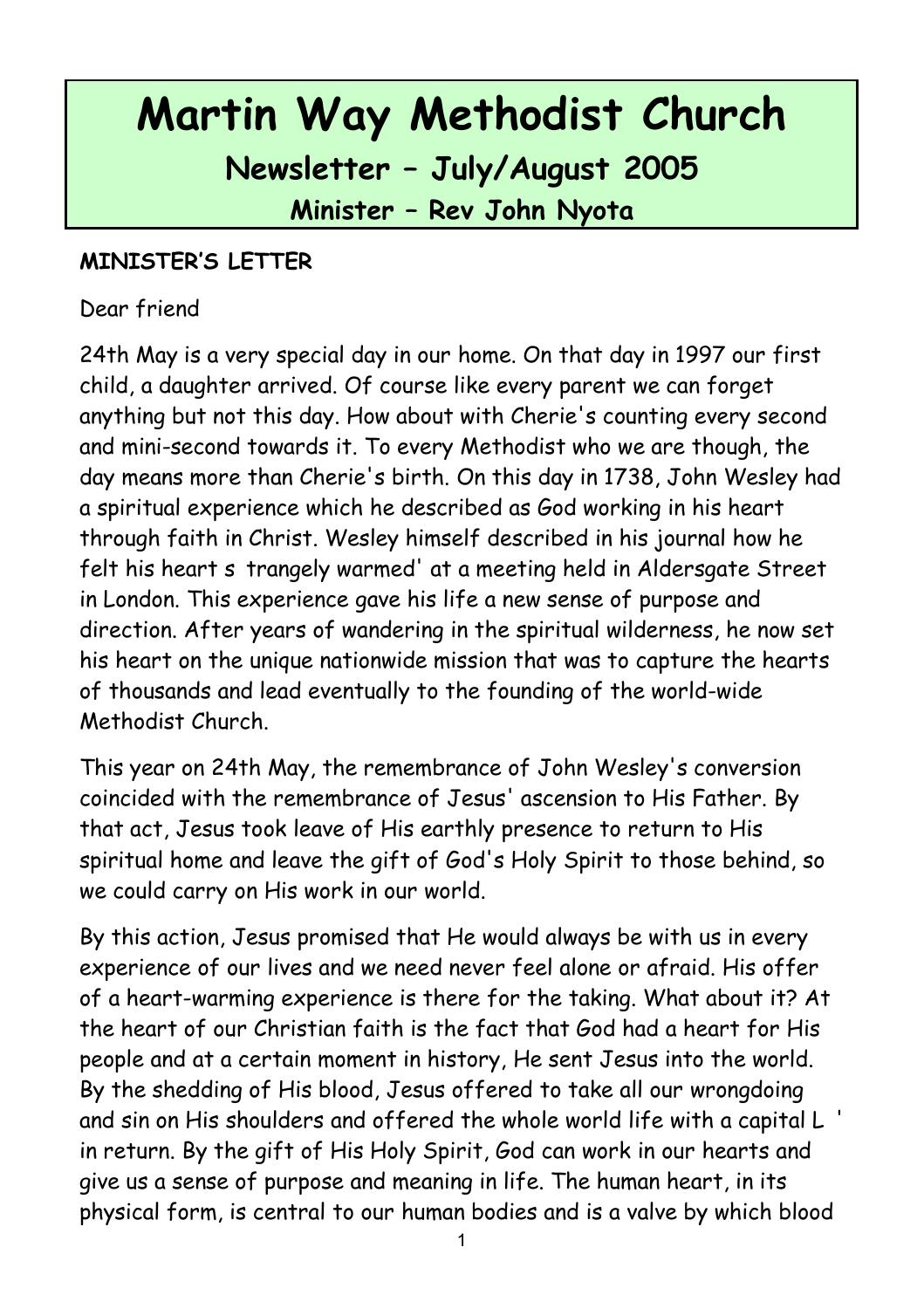is pumped around to give us life. But we also need a spiritual heart. A spiritual heart is central to our well-being as followers of Christ today. God must be at the heart of our faith. Jesus needs to be the lifeblood of our Church community and then the Holy Spirit can work to bring Jesus to our hearts and minds and inspire us to worship and serve others.

From the very beginning, God has had a heart for His people. The question is "Do we have a heart for God?" And do we have a heart for our world and our local community that people's hearts may be touched by the love of God? If so, then it's important that we remain close to the heart of God. It's vital that we open our hearts (and our minds) to God through Jesus Christ so that by the power of the Holy Spirit we may be touched by God's love and offer our whole selves - heart, soul and mind - in His service and share our h eart-warming' experience with others.

May we echo the words of John Wesley's brother, Charles, who wrote the following verses.

> O for a heart to praise my God, a heart from sin set free, A heart that always feels thy blood, So freely spilt for me.

Thy nature, gracious Lord, impart; come quickly from above, Write thy new name upon my heart, Thy new, best name of love. (HP 536, verses 1 and 5)

May God grant us an ever increasing experience of His heart-warming and life-changing love.

Yours in Christ

John

## **A MESSAGE FROM THE SUPERINTENDENT**

Barrie's Sabbatical 12 September - 10 December 2005

Many of you will know by now that I shall be on sabbatical leave later this year. Some of you will remember that my last sabbatical was mainly spent working on Brother Charles, which was published in June 2003. On this occasion I shall be working on producing a 2nd edition of The Making of Methodism which appeared ten years ago and is now due for revision.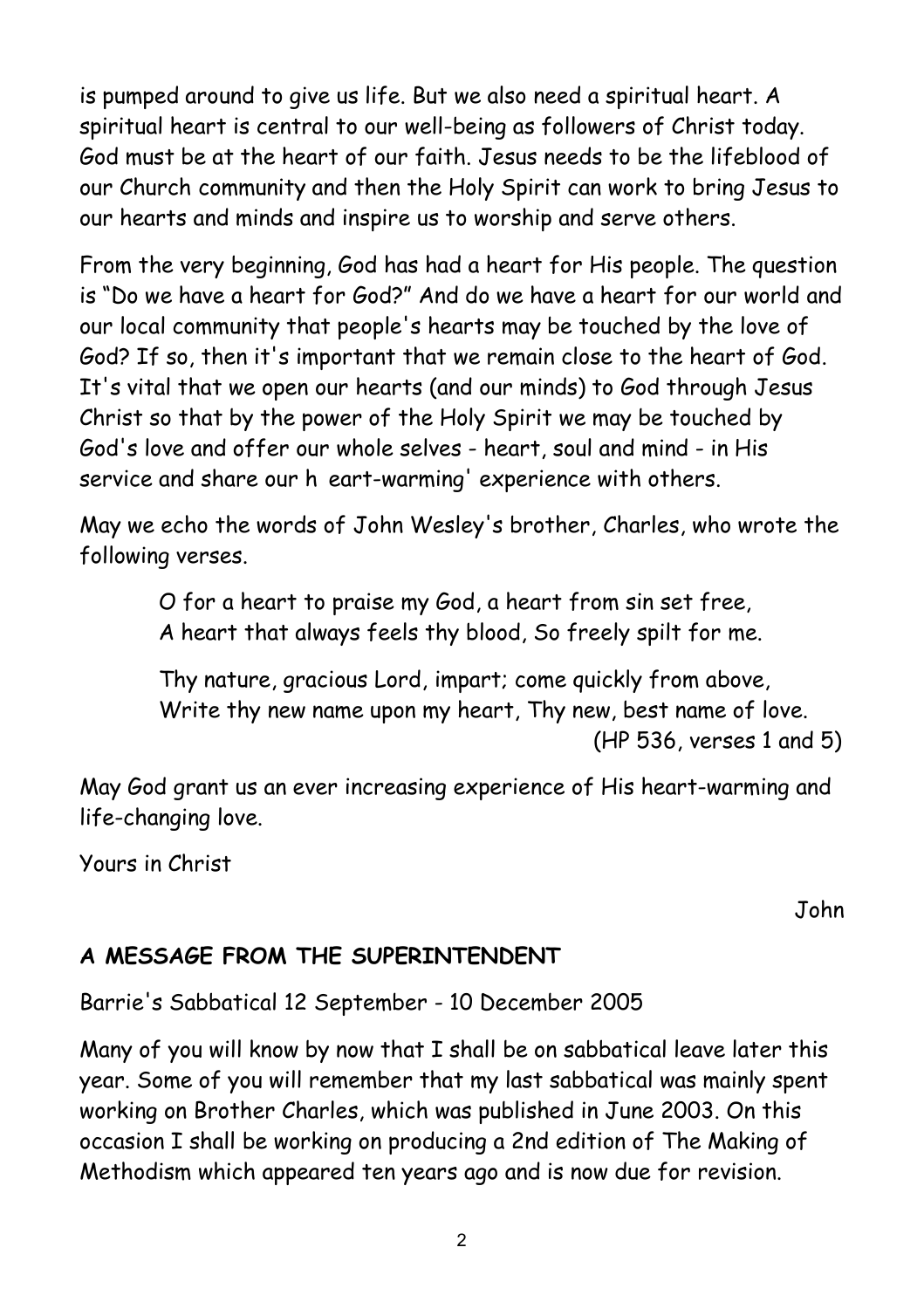A word about timing. Methodist Ministers are now required to take sabbaticals every seven years. They are no longer an option. Neither is one allowed to move the date earlier or later than one year. This has worried me a little. My last sabbatical was in the connexional year 1999-2000, two years after it should have been taken, because I moved into a new circuit in 1998. I decided to defer the present one (due in the year 2004-2005) a year for obvious reasons - last year, as you know, was interrupted by major surgery and extended convalescence. Next summer (2006) would have been difficult with Stuart Veitch retiring and Faith and John Nyota being in Kenya for three months, so my sabbatical really had to be taken this Autumn.

Can I take this opportunity of thanking Stuart and my ordained and lay colleagues for covering during my absence; the Methodist Church for the privilege of being able to take a period of extended study leave such as this; and, finally, all of you, for your support and care for me, especially during the past fifteen months.

Blessings to you all,

Barrie Tabraham

## **THOUGHT FOR THE MONTH - JULY**

The holiday season is upon us once more. How times have changed since I was a boy. Only the well-to-do went on holiday then. The nearest most of us got to it was a cheap day return to Brighton on a Bank Holiday. I never went on holiday with my parents. The first holiday I had was in 1938 when I was eleven years old. I had passed the 'eleven plus' and had been accepted at a very good grammar school (Latymer Upper School in Hammersmith) where I would begin in September. My mother arranged for me to go for a week to Torquay with a work colleague from her office. I remember being amazed at seeing palm trees growing there. Then came the war years and the next holiday I had was to the Isle of Wight with June. We were among the first visitors allowed to go there after the war and it was wonderful .....but that's another story! Our honeymoon in 1948 was at Bognor Regis.

Today people go far afield on holiday. My grandson is off to Cuba this year and already my grandchildren have seen more of the world than I have.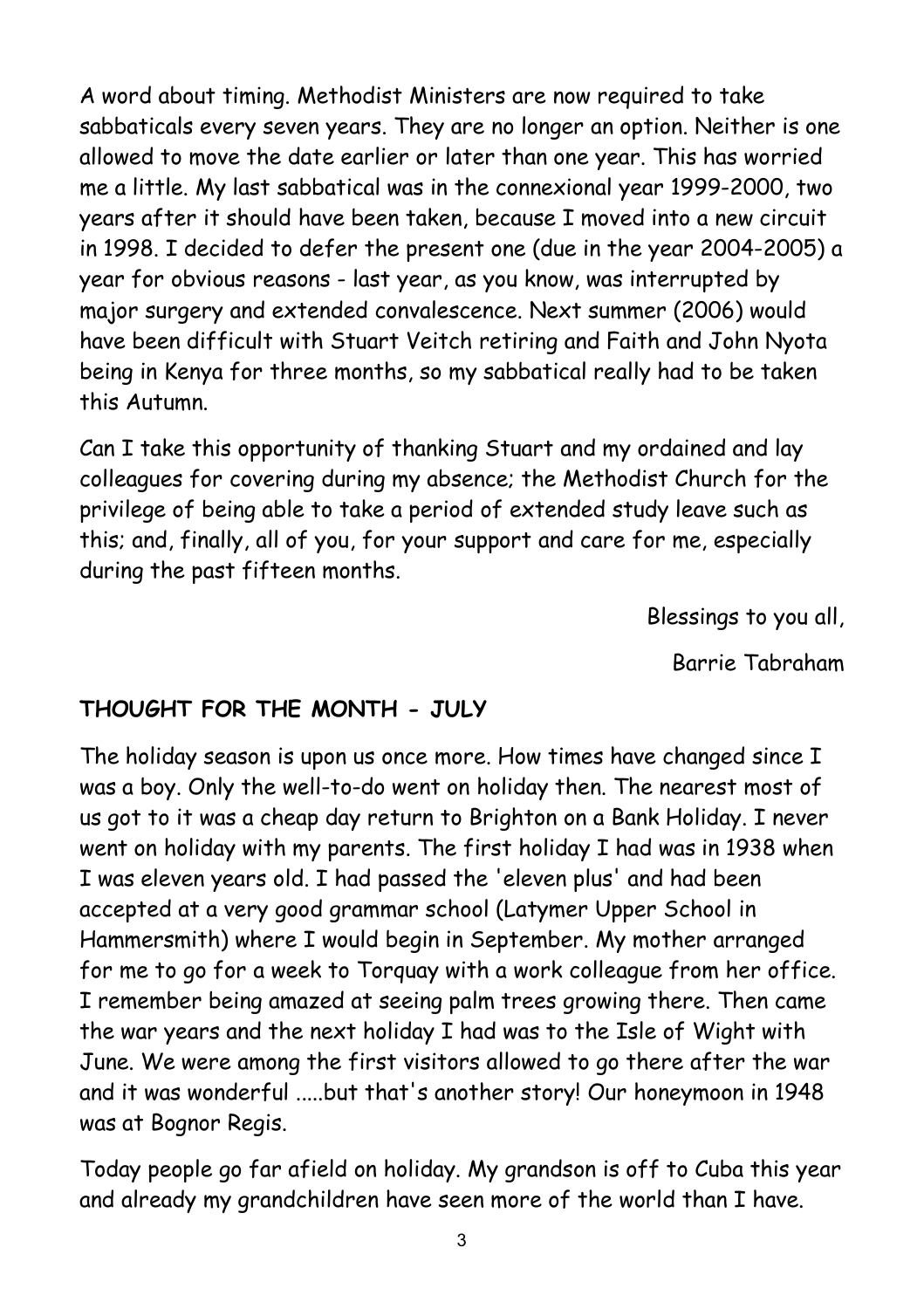But then, they probably haven't seen as much of England as I have either. Young married couples would not consider Bognor for a honeymoon. My daughter Chris married Gary last year and off they went to Sri Lanka and the Maldives. Come to think of it, when you're in love it doesn't matter where you go as long as your loved one is with you.

Jesus didn't go on holiday, but he did realise the need of slowing down and relaxing from time to time. A text I like very much is 'Come ye apart and rest awhile.' The disciples had been going through a pretty hectic time when Jesus gave them that invitation. Notice that he did NOT say "Go and have a couple of days off." The invitation was to be WITH HIM, to rest within his presence. We are always in his presence although we often forget we are. But we also need to accept that invitation from time to time. If we relax in his presence we find ourselves being given new strength, encouragement and insight. Happy holidays!

Bill Cox

## **CONSIDER THE LILIES OF THE FIELD - THEY JUST ARE**

Thursday 12 May dawned bright and sunny, one of those rare spring days and an ideal start for a 'Quiet Day'. Following a not-so-quiet harrowing journey, Joyce Plant and I arrived at the sleepy village of Hurley near Maidenhead which, in stark contrast to life on the A308 was a perfect setting for quietness and for appreciating the beauty of nature and its Creator. The event was organised by the Women's Network London South West District and led by Rev Julia Underwood, looking at 'Exploring Spirituality' based on 'Essence' by Rob Frost. The day offered time and space to explore spirituality creatively using materials and various activities or simply 'being'.

Being quiet allows time to stand still and look to God for our own sense of self worth, sometimes forcing us to be honest with ourselves. My first impression of some of the activities i.e. playing with clay, sand and broken pottery, did not really appeal but I found myself by the end of the sessions wanting to experiment and enjoying the fun. I realised that the diversity of our life experiences and upbringing help us to recognise that we are all different and that we all encounter spiritual things in different ways. The Ignatian-style meditation on the Prodigal son where we were asked to spend some time thinking about the characters we identified with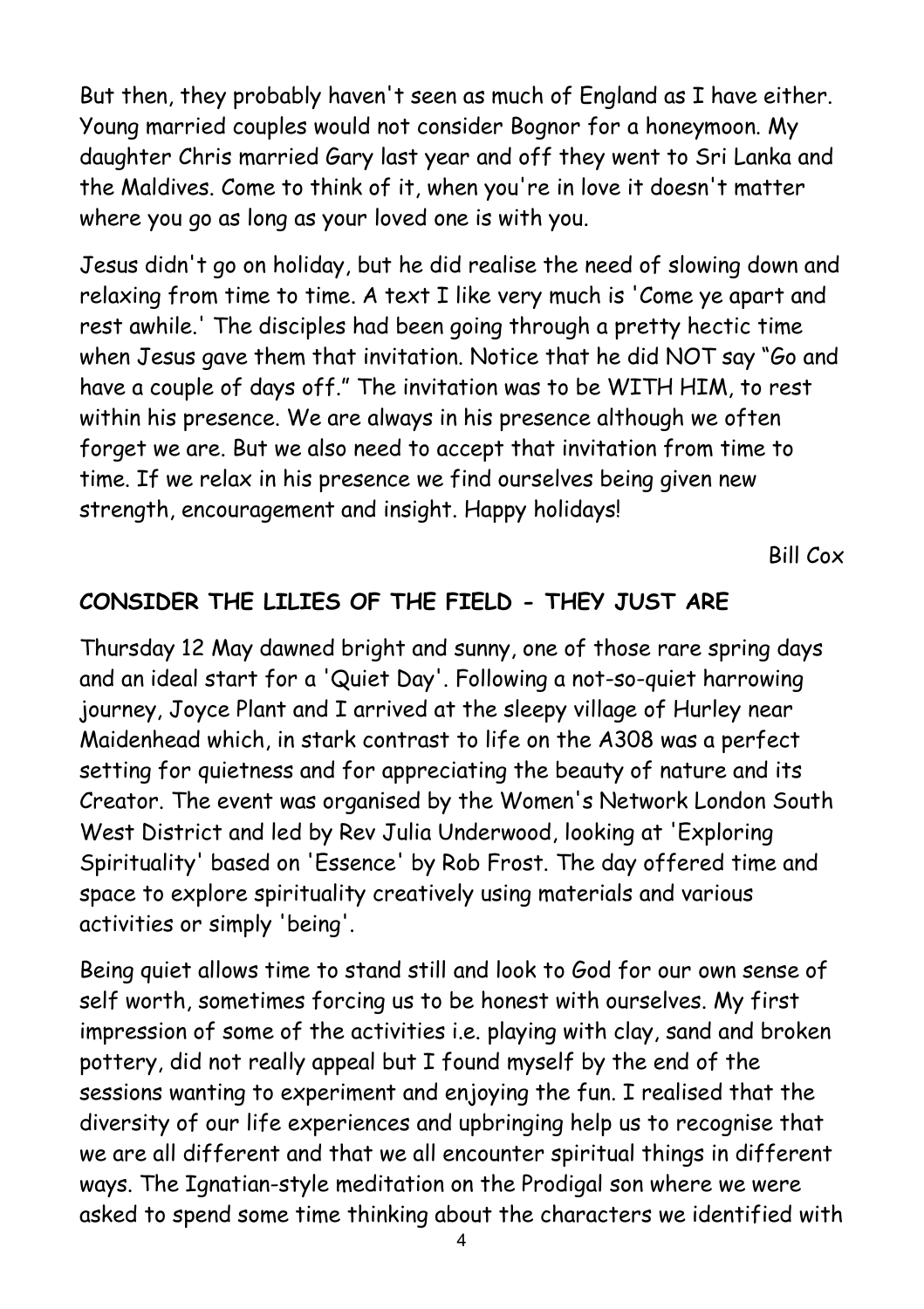most, was both stirring and challenging, and was a means of making the text come alive for me.

We live under the pressure of the ever increasing pace of life, as we discovered on the M25, rushing from one activity to the next, racing through traffic lights on amber, getting irritated when someone in front of the supermarket queue gets out a cheque book, convenience foods, etc. By the end of the day, after a walk in the country my sense of smell was keener and I could appreciate the song of the birds. Rest is not optional, it is God's command, a gift and a discipline. In our time of sharing and reflection it was good to meet with other Methodist women and to hear that each one got something different from the sessions. After such a day I realise that we need to spend time in solitude, time to smell the flowers and simply be ourselves.

(The "Essence" book and tape will be available in the Church Library)

Gwen Wildman

If we have not quiet in our minds, outward comfort will do no more for us than a golden slipper on a gouty foot

John Bunyan

#### **INTERCESSORY PRAYER**

I have recently been reading 'Don't just stand there ....PRAY something!' by Ronald Dunn. He refers to Ephesians 6 which says our struggle is not against the evils of blood and flesh but against the spiritual forces of evil in the heavenly places. Paul's letter says about putting on the whole armour of God, however the author suggests the most important passage is verse 14 "Stand therefore ... and going on to verse 18 ... Pray in the spirit at all times with prayer and supplications. Prayer is the warfare. It is the battlefield upon which the spiritual warfare is waged'. Ronald Dunn's italics. (There is a copy of this book in the Church Library).

He then takes us on to Exodus 17 vv8-13. The Israelites meet Amalek in the valley of Rephidim. Moses sends Amalek to the valley to fight and Moses will go to the hill top and hold the staff of God in his hand. So Joshua went to battle and Aaron, Hur and Moses went to the hilltop. Whenever Moses holds high the rod Joshua prevails, but when he lowers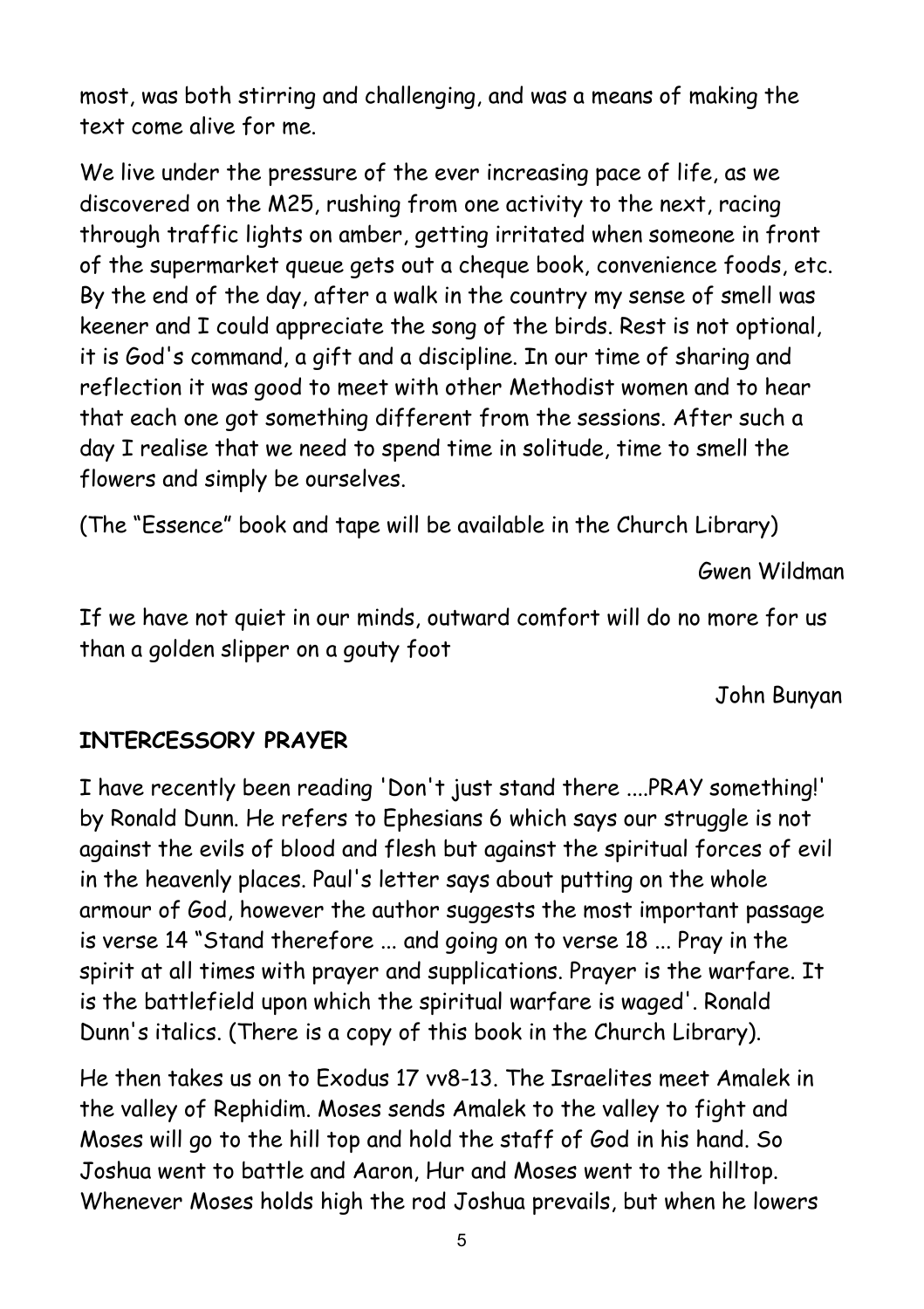the rod Amalek prevails. Moses grows weary so Aaron and Hur find a stone for him to sit upon, then standing either side of this, they hold up his hands until the sun goes down. Joshua defeats Amalek with the sword. Then the Lord said to Moses "write this as a reminder in a book". Ronald Dunn says "the Church could win more battles in the valley if we had more intercessors on the mountain 'lifting high the rod of Jesse' in the name of Jesus. The battle for lost souls is won by prayer and intercession. Prayer is the battle. Evangelism is not the attempt to win the battle - it is the mopping up operation".

Some of us are going on an Alpha training course in June, and it is hoped to run Alpha courses in the Autumn.

We have a small prayer group which meets weekly on Tuesday evenings at 8pm. We need many more intercessors. If you can't meet on Tuesday evening, would another time suit you, e.g. Tuesday or Wednesday am or Thursday pm, Saturday at 8am (as lots of churches do) or Sunday morning 9.30 to 10.15? If you meet in a prayer cell or home group, please let Tony Loft know.

Joyce Plant

## **QUOTE - UNQOTE**

Do not let us fail one another in interest, care and practical help; but supremely we must not fail one another in prayer

Michael Baughen

# **AS FINE SILVER**

Malachi 3:3 says: "He will sit as a refiner and purifier of silver"

This verse puzzled some women in a Bible study. They got to wondering what this statement meant about the character and nature of God. One of the women offered to find out the process of refining silver and get back to the group at their next Bible Study.

That week, the woman called a silversmith and made an appointment to watch him at work. She didn't mention anything about the reason for her interest beyond her curiosity about the process of refining silver.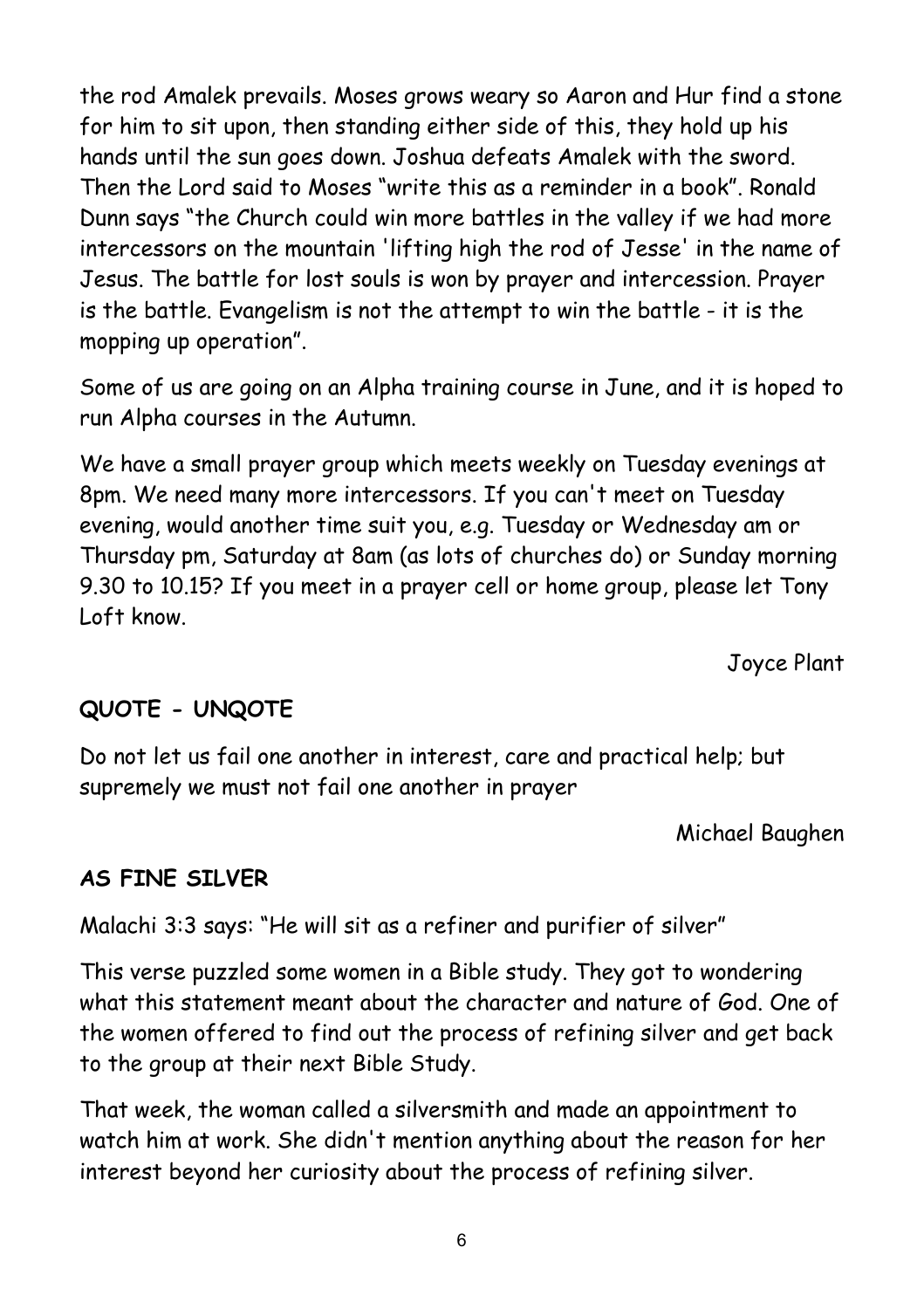As she watched the silversmith, he held a piece of silver over the fire and let it heat up. He explained that in refining silver, one needed to hold the silver in the middle of the fire where the flames were hottest, so as to burn away all the impurities.

The woman thought about God holding us in such a hot spot, and then she thought again about the verse that says "He sits as a refiner and purifier of silver." She asked the silversmith if it was true that he had to sit there in front of the fire the whole time the silver was being refined.

The man answered that yes, he not only had to sit there holding the silver, but he had to keep his eyes on the silver the entire time it was in the fire. If the silver was left a moment too long in the flames, it would be destroyed.

The woman was silent for a moment, then she asked the silversmith, "How do you know when the silver is fully refined?" He smiled at her and answered, "Oh, that's easy - when I see my image in it."

If today you are feeling the heat of the fire, remember that God has his eye on you and will keep watching you. His aim is not to abandon or destroy you, but to refine you - until he sees his image in you.

[Evesham News July 2002]

# **QUOTE - UNQUOTE**

One person who has mastered life is better than a thousand persons who have mastered only the contents of books, but no one can get anything out of life without God.

Meister Eckhart

## **QUOTES FROM OUR ARCHIVES - JULY/AUGUST**

**4 July 1934:** the first meeting of the proposed staff for the Martin Way Methodist Sunday School was held at 46 Arundel Avenue ...allocation of rooms: Intermediate North Lecture Room; Junior Main Hall; Primary Classroom on SE side; Beginners Minister's Vestry ...the School service would be from 3-4pm .. Lesson books to be provided to all teachers and superintendents without obligation of repayment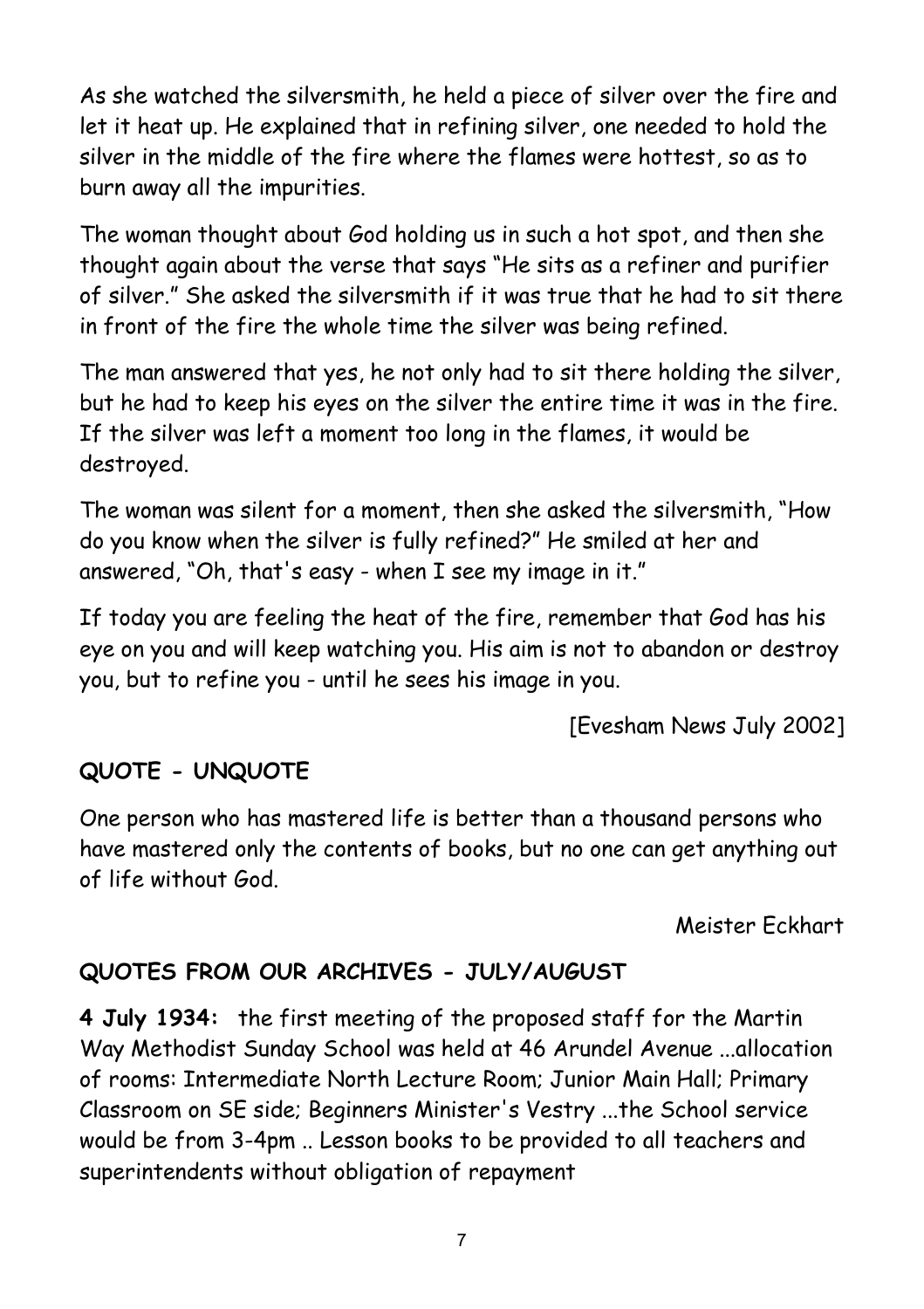**20 July 1936:** Mrs Dale had offered her services as Brown Owl ... Parade Service to be once a month

**27 July 1939**: The Leaders Meeting had recommended that an Air Raid Precautions Committee be formed. It was agreed that at least one room should be 'blacked out'. Mr Bounds suggested that the land in front of the church should be made available for cultivation. This was agreed and the Chapel Stewards were asked to arrange the allotment, preference being given to members of the congregation.

**29 August 1945**: Circuit Finance Committee had proposed to raise the assessment of Martin Way to 142 an increase of 12 ... Owing to shortage of rationed goods it was found impossible to hold the usual Harvest Supper

**5 July 1949**: an augmented choir would render 'Merrie England' [19 November]

**24 August 1955**: the old Worple Road Manse Trust had been dissolved and a new Circuit Trust formed with 15 members. These are: the 2 Circuit Stewards, the Manse Steward, the six present members and the following six members from Martin Way, Messrs Allen, Charlton, Sewell and Warren, Mr Faulkner and Miss V Brown

**2 July 1957**: starting date [for building new church] agreed with the contractors at 15 July (nine months for completion); Mr Lewis was willing to collect material to make a film strip showing the history of Martin Way

**20 August 1957**: The Secretary was to inquire if provision has been made for the provision of deaf aids

**28 July 1958:** "We accept with thanks the organ from Mr and Mrs A E Watson and decide that it shall be placed in the gallery".

No facilities for members of the congregation to hang their coats in the new church. proposed "That we purchase a hat and coat stand for £5-3- 9".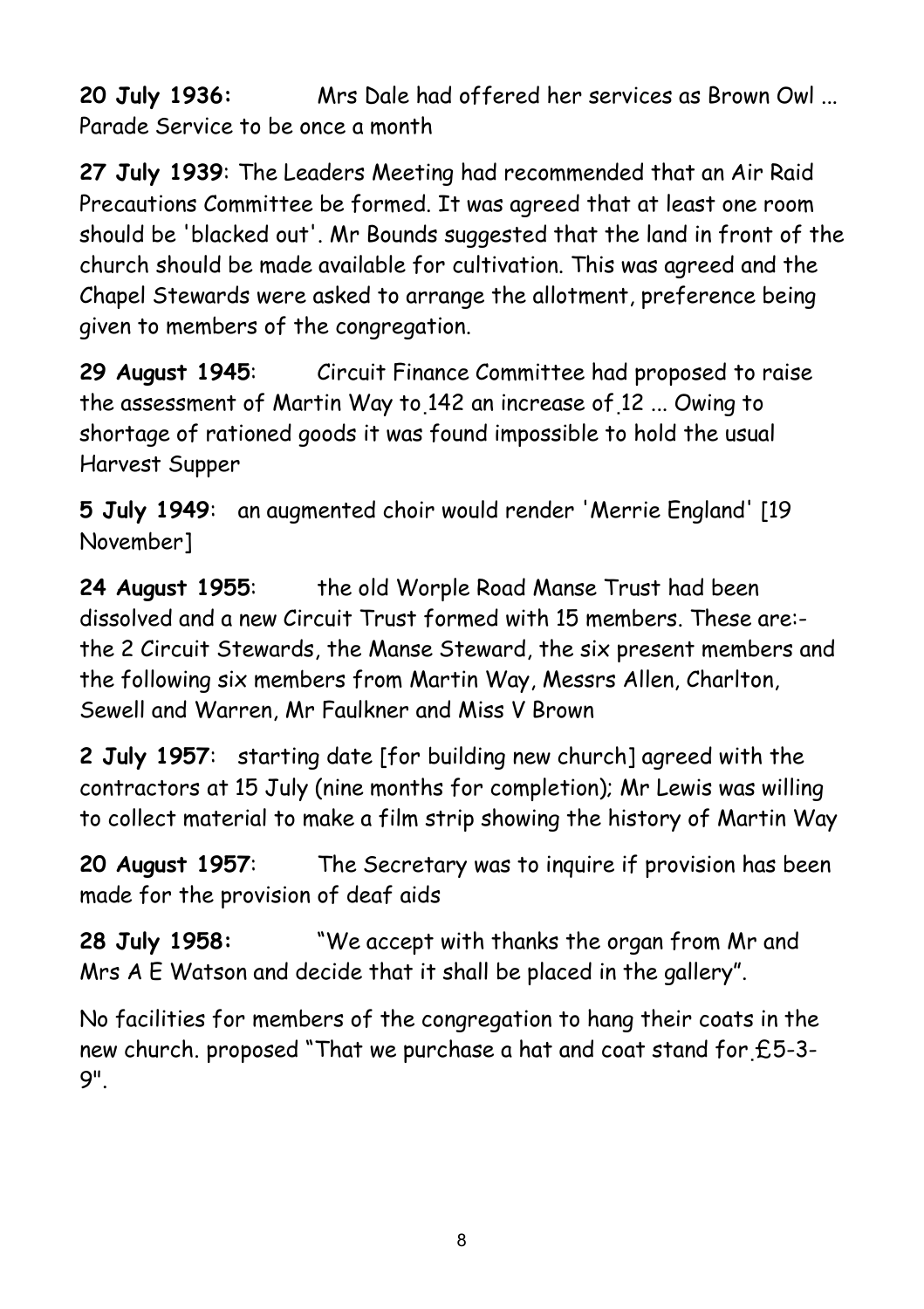# **CAN'T UNDERSTAND YOUR BURDEN IN LIFE?**

[a true story from America]

Brenda was a young woman who was invited to go rock climbing. Although she was scared to death, she went with her group to a tremendous granite cliff.

In spite of her fear, she put on the gear, took a hold on the rope, and started up the face of that rock. Well, she got to a ledge where she could take a breather. As she was hanging on there, the safety rope snapped against Brenda's eye and knocked out her contact lens. So there she was on a rock ledge, with hundreds of feet below her and hundreds of feet above her. Of course, she looked and looked and looked, hoping her contact lens had landed on the ledge, but it just wasn't there. Here she was, far from home, her sight now blurry. She was desperate and began to get upset, so the prayed to the Lord to help her to find it.

When she got to the top, a friend examined her eye and her clothing for the lens, but there was no contact lens to be found. Brenda sat down, despondent, with the rest of the party, waiting for the rest of them to make it up the face of the cliff. She looked out across range after range of mountains, thinking of that Bible verse that says 'The eyes of the Lord run to and fro throughout the whole earth.' She thought 'Lord you can see all these mountains. You know every stone and leaf, and You know exactly where my contact lens is. Please help me.'

Finally, they walked down the trail to the bottom. At the bottom there was a new party of climbers just starting up the face of the cliff. One of them shouted out, "Hey you guys! Anybody lose a contact lens?" Well, that would be startling enough, but you know why the climber saw it? An ant was moving slowly across the face of the rock, carrying it.

Brenda's father is a cartoonist. When she told him the incredible story of the ant, the prayer and the contact lens, he drew a picture of an ant lugging that contact lens with the words, "Lord, I don't know why you want me to carry this thing. I can't eat it, and it's awfully heavy. But if this is what You want me to do, I'll carry it for You."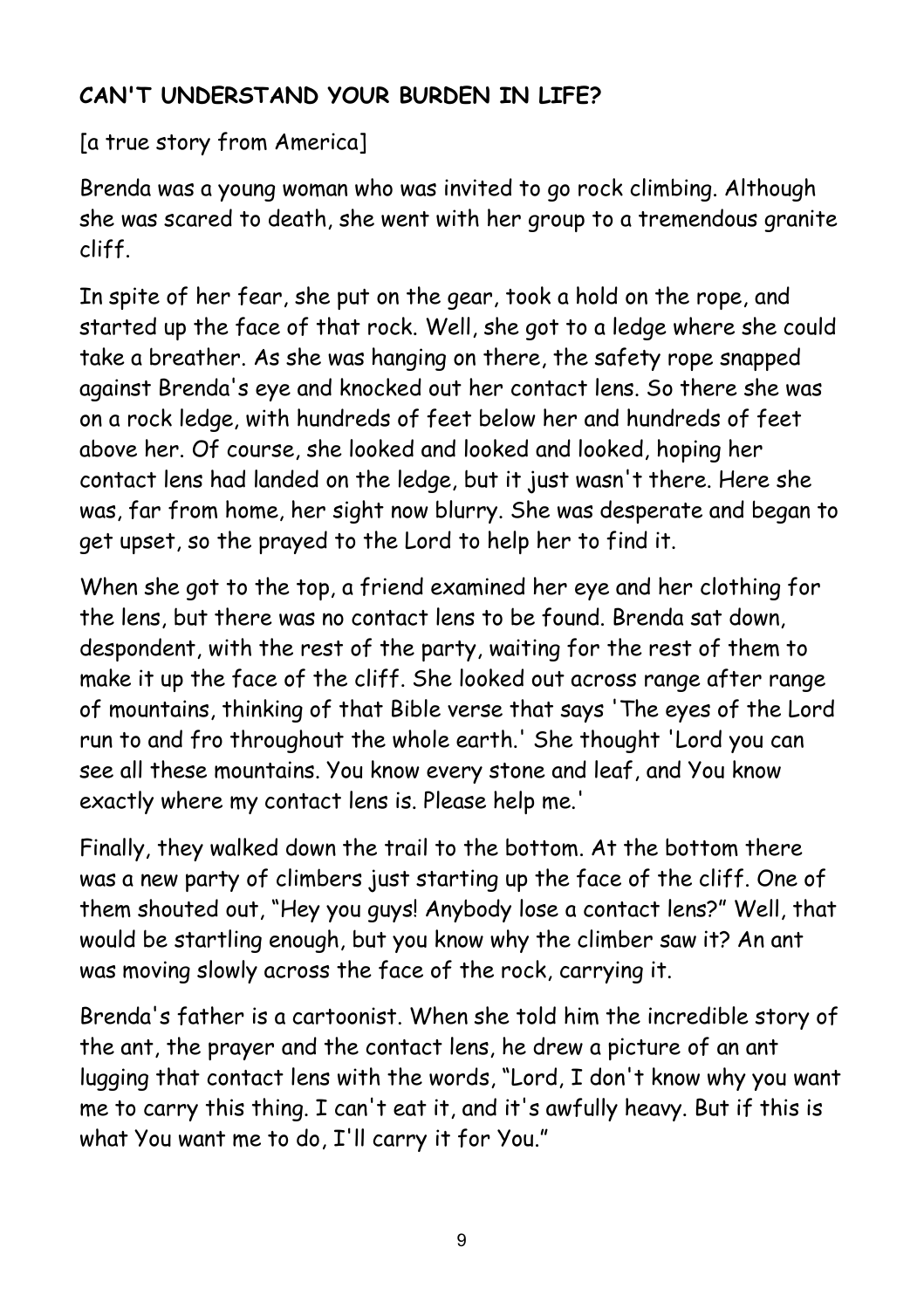It would probably do some of us good to occasionally say, "God, I don't know why you want me to carry this load. I can see no good in it and it's awfully heavy. But if You want me to carry it, I will."

We can show our love for him through simple obedience.

[Evesham parish magazine August 2002]

# **SYLVIA CLARK**

Sylvia's friends were saddened by the news of her death. She had been a member of Martin Way for many years and regularly attended Sunday morning services. After the service she liked meeting her friends for coffee in the hall. She also came to the monthly mid-week Communion Service. She was a member of Midways and at fund raising Coffee Mornings always enjoyed helping on the cake stall

We send our love and sympathy to her sons Stephen and Robert and all her family. A full appreciation will appear in the next Newsletter

# **HELLO FROM THE CHURCH STEWARDS**

In April 2005 at the General Church Meeting Gwen Wildman stepped down after seven years in office, two new stewards were appointed - Annemarie Pallister and Andy Smith (married to Jane), so along with Moira Bailey (senior steward), Dennis Clark, Gwen Edwards and Joan Harding we have a full complement. We meet regularly with John Nyota (Minister), sharing concerns passed on to us as we look at the Church's life and activities.

On Saturday 21 May around twenty stewards from the circuit met together here at Martin Way for a training day. We all had a most enjoyable lunch prepared and served by Brenda Cannon and Maralyn Loft, which was appreciated by everyone.

During the afternoon Stuart Veitch gave a talk on growth and renewal in our relevant churches and challenged us on many points, including asking us if we are a church growing and alive, or the opposite. Another question raised was "Have you seen any conversions in recent months (or years)?". What do you think about these questions? Please consider these things and perhaps you would like to pass your thoughts to the stewards, so that we can learn where you as church members think we have reached. Are we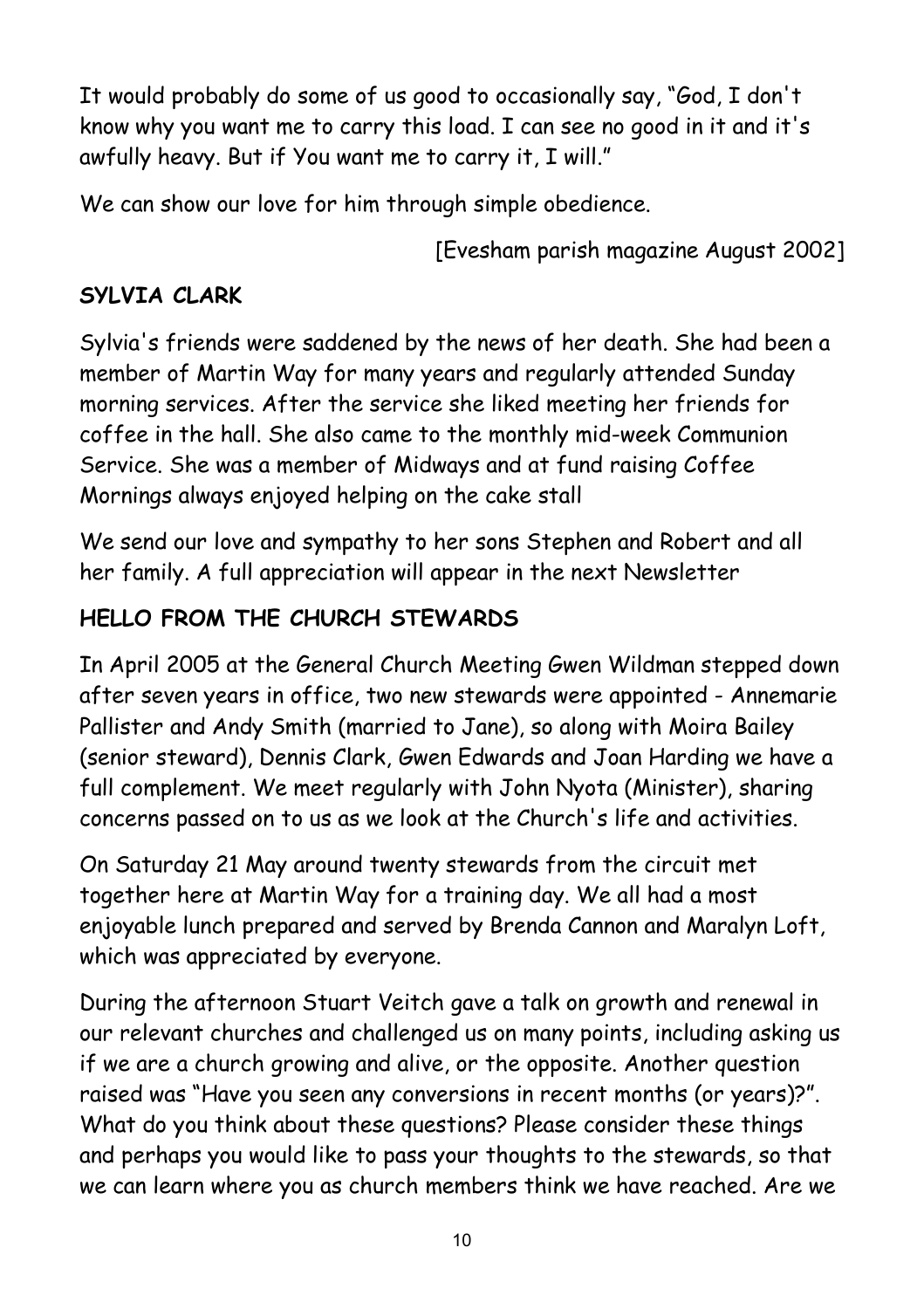growing at Martin Way spiritually, numerically and in outreach? What could we do to improve our growth? One vital thing that everyone can do is to pray that the Lord will give us vision for the way ahead individually and as a Church

# **QUOTE - UNQUOTE**

People who have come to know the joy of God do not deny the darkness, but they choose not to live in it.... Every moment of each day I have the chance to choose between cynicism and joy... increasingly I discover that every choice for joy in turn reveals more joy and offers more reason to make life a true celebration in the house of the Father

Henri J M Nouwen

# **SPRING HARVEST 2005**

20 from Martin Way went to Skegness on 31 March with at least the expectation of being cold on the windy east coast. We ranged from nearly 6 months old to 69 years young! We stayed in three adjoining ground floor apartments, modern, fairly well equipped and WARM. The weather was very kind to us and we managed in the busy schedule to all have a Sunday Roast Lunch together in one of the apartments which was quite an achievement and enjoyed by all. Everyone did their own thing, taking from the Seminars, Worship, Resources Centre and Leisure Activities what they wanted. The children had their own club that has left them with a lasting memory - if you go into Sunday Club you will witness this! Speak to anyone who went and you will get a different story from each, I am sure. A group are planning to return in Easter 2006 and anyone who is interested please speak to anyone who went this year if you have any questions.

Maralyn Loft

# **BIG BRUNCH**

There have been two so far this year with another three planned. They have been quite a success - the profit from the first two has been 390.00 being a big boost to the fund-raising for The Rafiki Trust. If you enjoy a full English Breakfast [or Brunch] come along between 9am and noon in the Coffee Lounge for service with a smile!! Next dates are 16 July and 17 September.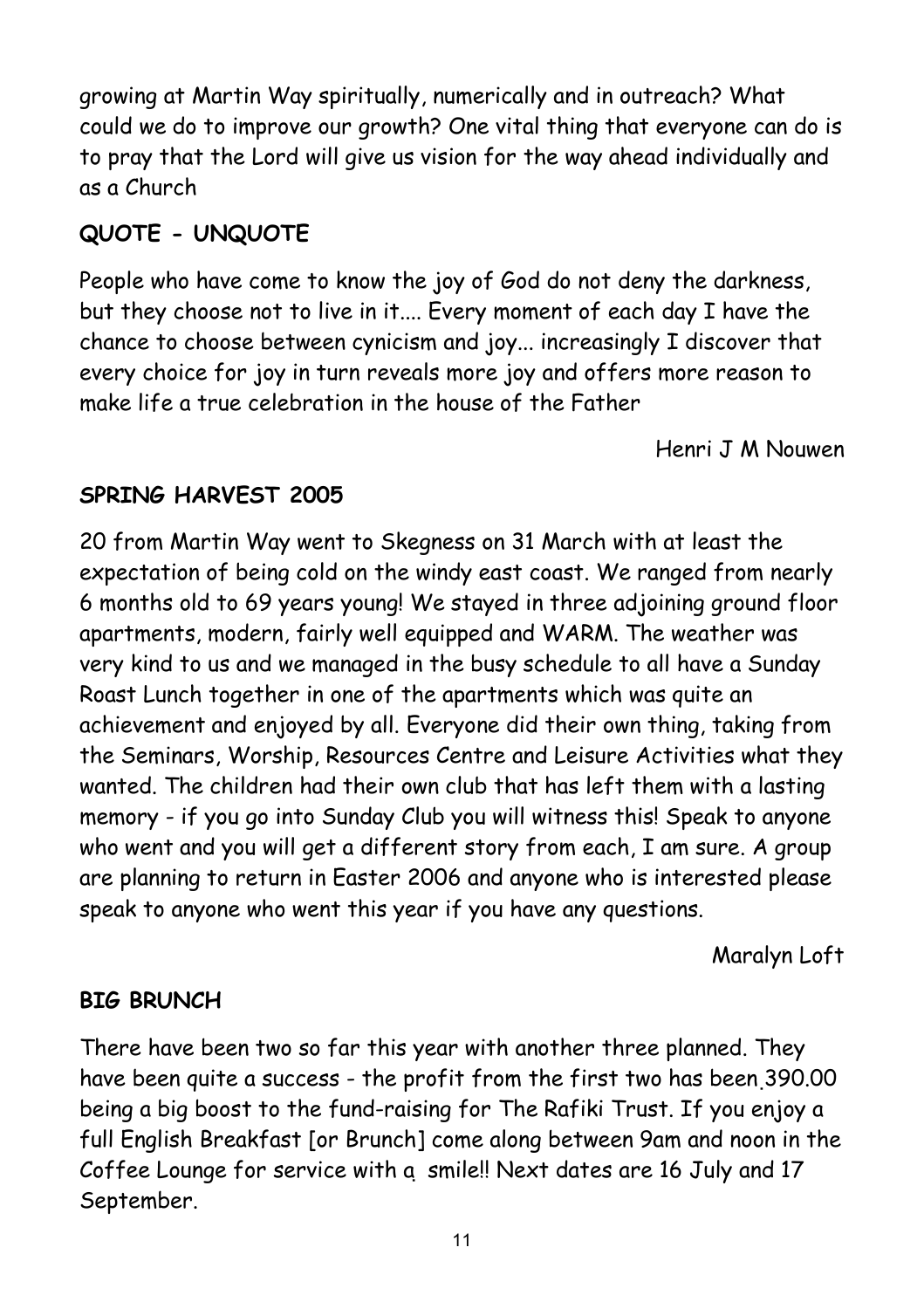# **FROM A NORMANDY CRUCIFIX OF 1632**

I am the great sun , but you do not see me, I am your husband, but you turn away, I am the captive, but you do not free me, I am the captain you will not obey.

> I am the truth, but you will not believe me, I am the city where you will not stay, I am your wife, your child, but you will leave me, I am that God to whom you will not pray.

I am your counsel, but you do not hear me,

- I am the lover whom you will betray,
- I am the victor, but you do not cheer me,
- I am the holy dove whom you will slay.

I am your life, but if you will not name me, Seal up your soul with tears, and never blame me

# **THOUGHT FOR THE MONTH -AUGUST**

Many years ago when I worked as a librarian in Fulham Public Libraries there was a book which was very popular. I can't remember the name of the author but the title was 'August is a Wicked Month'. For many older people that title is a true statement. There is a false assumption that everybody goes away on holiday in August. Only parents with children of school age have to go way in August, most other people avoid holidaying in August because prices are put up during school holidays. We are all exploited whatever age we may be!

For many older people August can be, if not wicked, certainly a lonely month. Clubs and societies often don't meet in August so they are left high and dry. So this month, think of people living alone and perhaps pay them a visit or invite them round for a cup of tea. Your thought or even better, your action, will be much appreciated. In our efforts to follow the Christian way, what we do OUTSIDE the church is often far more important than anything we do within the church. Help take the 'wickedness' out of August for someone near you this summer. God bless you.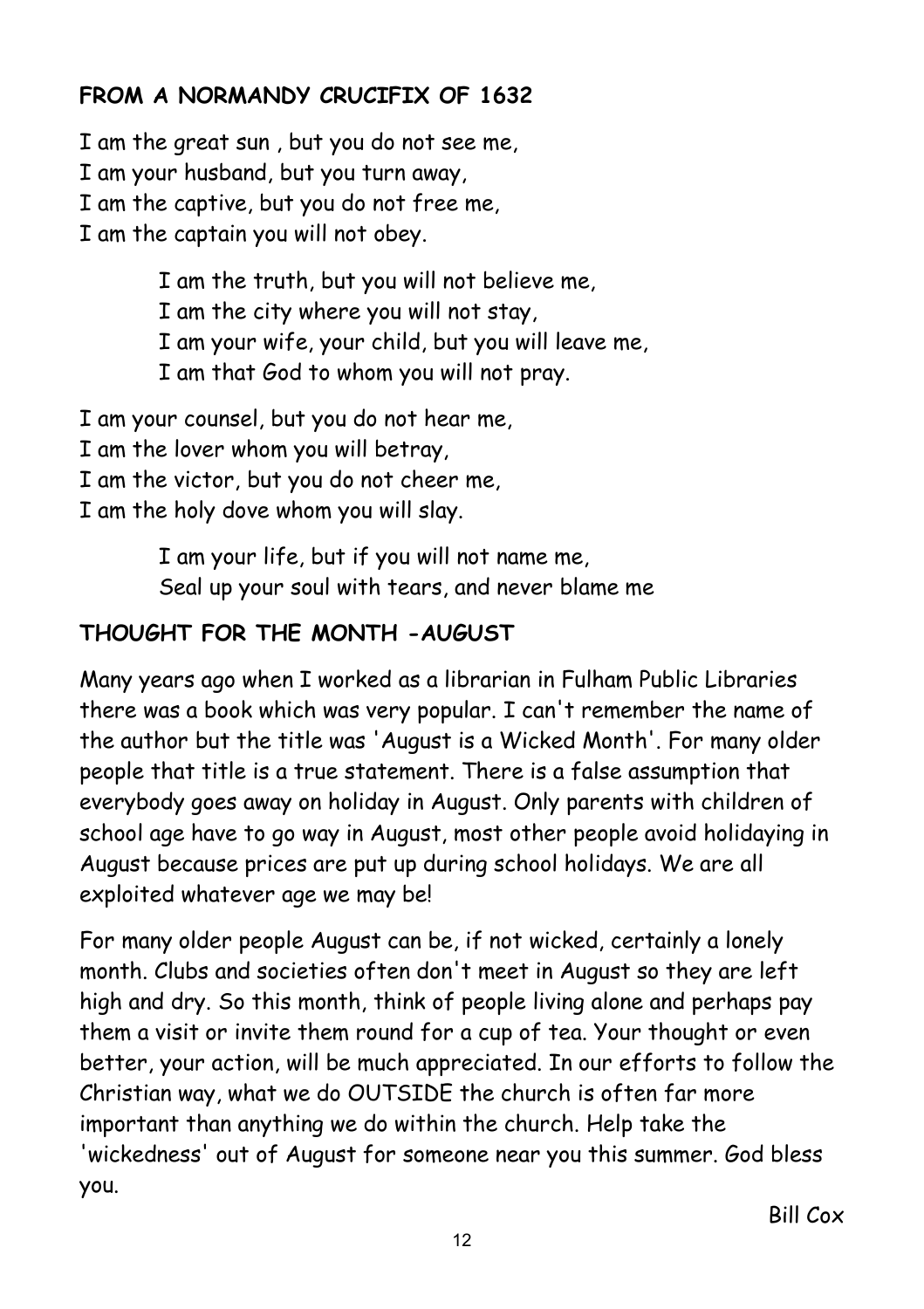#### **CHRISTIAN AID**

Thank you to all those who helped with the house-to-house collections this year - it is not an easy task but well worth-while. Martin Way collected 900.50. Six of us walked this year and one did the cycle ride and the sponsorship will raise in excess of a further 400.00. Well done Martin Way!!

Tony Loft

#### **HAIL AND FAREWELL!**

A small team has been set up to be in charge of communication matters at Martin Way. It will oversee not only the Newsletter and such things as the Christmas and Easter leaflets, but all ways of making sure that everyone who comes to church knows what is actually going on. It will start work in September at the beginning of the new church year, timing which fits excellently with my passing on the baton of Editorship after a five year stint to our new Editor, Andrew Fox.

Andrew will welcome any suggestions you have about what you would like to see in the magazine - and of course, any contributions.

His email address is:- roife@aol.com

Many, many thanks to all of you who have contributed articles, comments and suggestions over the years and have put up with my regular cries of "I need it by Sunday!" And finally, I can now reveal the hidden monthly competition - "Spot the spelling mistake"!! [Sorry, no prizes!]

Rosemary Keen